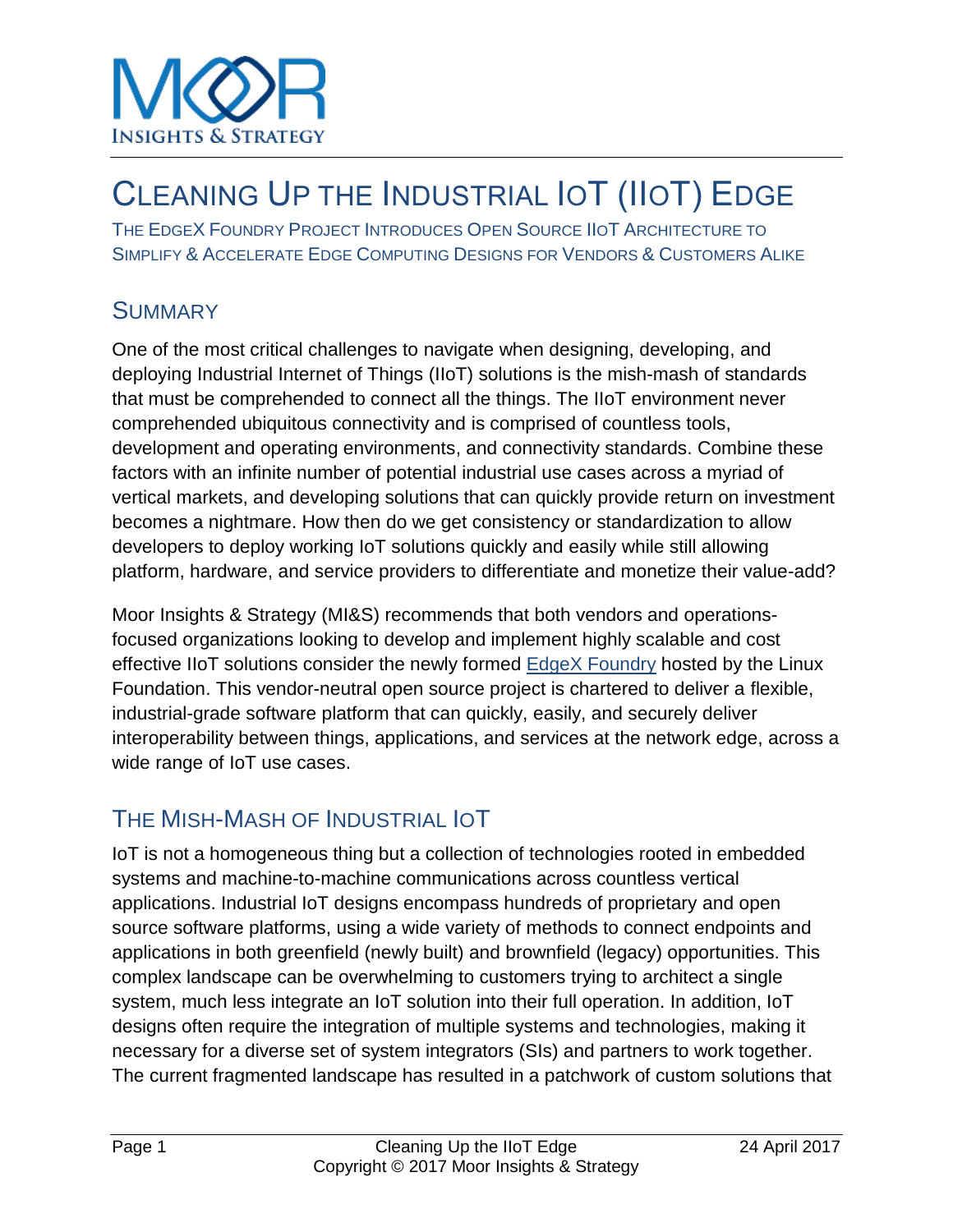

hinder time to ROI and the overall growth of the IoT industry. IIoT designers are forced to become familiar with a plethora of:

- Tool sets
- Application development environments
- Operating systems
- Connectivity types including both standard and proprietary protocols
- Cybersecurity defenses
- Industry-specific standards

#### FIGURE 1: THE MISH-MASH OF IIOT

E D G E  $\mathbb X$  F O U N D R Y Addressing the inherently heterogeneous IoT landscape.



*Source: EdgeX Foundry*

Those trying to implement industrial solutions are rightly confused. And technologies are not the only thing changing. The entire IIoT system architecture has evolved, and the present and future are focused on pushing data collection and analytics closer to the physical sensors, moving compute, storage, and networking closer to end devices and complicating designs further.

Several standards / alliance activities have recently sprung up in an attempt to simplify architectures and make the developer's job easier. The OpenFog Consortium and Industrial Internet Consortium have emerged to develop reference architectures and test beds for IoT solutions from the edge to the core / fog to the cloud. More traditional standards bodies focus developing IoT standards in a single part of the architecture, usually at the level of the things or for a given industry, such as the OPC Foundation,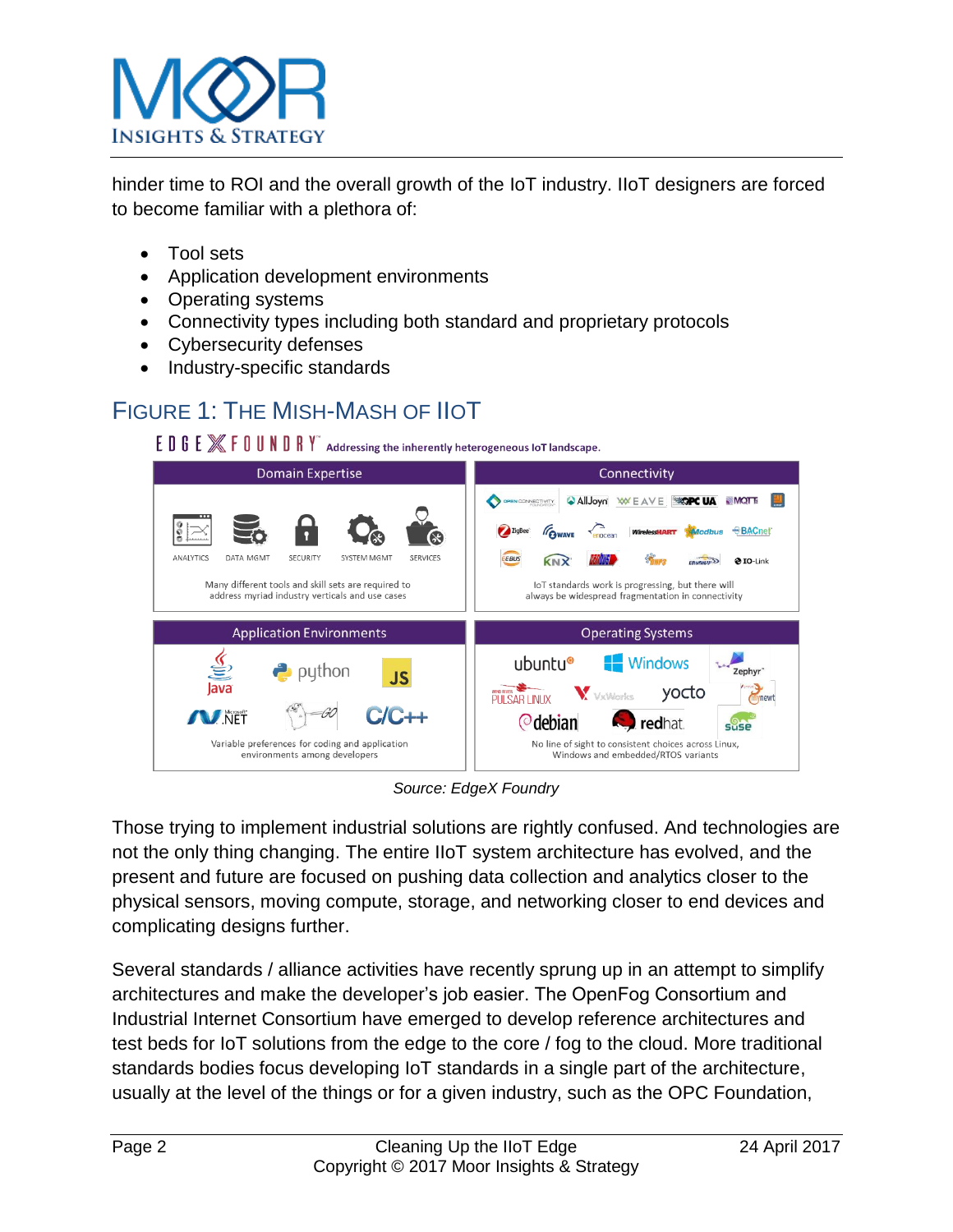

Open Connectivity Foundation, Zigbee Alliance, EnOcean Alliance, Thread Group and others, however the activity in all these alliances and consortia have yet to significantly reduce market fragmentation or move the IoT towards simpler solutions.

MI&S believes that while it is important to embrace the ongoing development of standards, the IoT market is too complex for there to ever be a single connectivity standard or data model. What is necessary is a solution that brings both standards and consortia together in a tangible way to produce a real architectural solution. For IIoT to be successfully implemented across a wide range of industry applications, there must be a focus on bringing order to this chaos. MI&S believes that "the edge" is where the most promise lies for this standardization. The industry cannot become economically viable, much less scale, if every edge implementation is unique. The ability to rapidly **integrate** and **interoperate** a wide mix of best-in-class ingredients is especially needed at the network edge where myriad devices must connect with applications.

## SCOPING THE PROBLEM

Beginning in 2015, Dell, in conjunction with several partners and customers, began to focus on resolving the problem of connectivity for industrial IoT applications. Dell's belief was that addressing key interoperability challenges at the edge, where "north meets south" and "east meets west" in a distributed IoT fog architecture, was key to speeding up industry adoption and deployments. The target is to:

- **Deliver** not a specification, but rather a highly-scalable, industrial-grade open source edge software platform (including reference design) that could be hosted on edge devices such as hubs, routers, gateways, and servers
- **Provide** best-in-class industrial-grade security, manageability, performance, and reliability while still maintaining extensibility
- **Enable** a rich ecosystem of plug-in components that could quickly and easily deliver interoperability between things, applications, and services, across a wide range of use cases
- **Satisfy** platform, hardware, and software providers of any size, as well as the end customer

By enabling an open and modular IoT architecture based on cloud-native principles (loosely coupled microservices) the project goal was to unify developers, technology vendors, and customers around a single interoperability foundation, without replacing existing standards and still allowing for innovation and commercialization of differentiated value.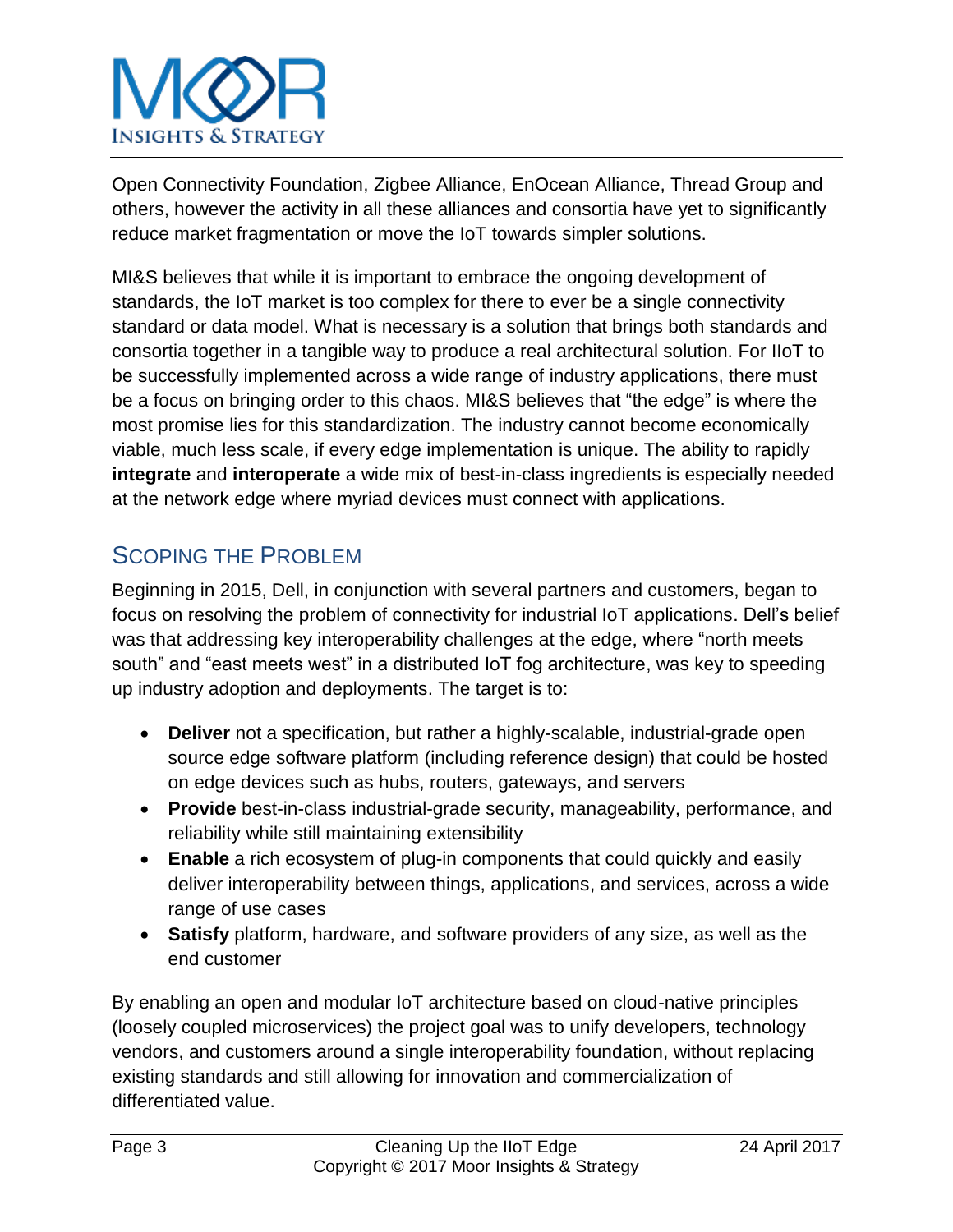

## FIGURE 2: THE IIOT EDGE



EDGE XFOUNDRY Focused at the IoT edge.

The goal was ambitious from the beginning. Attempting to satisfy all these needs including gaining consensus across the industry—complicated the design tremendously. It meant support of any microprocessor architecture, operating system, and development environment. IIoT architectures are still in flux, so the design had to comprehend the flexibility to support future IoT standards, connectivity stacks, and technologies. IIoT database and software models are evolving as well, so the capability of running anywhere in the IoT fog in a tiered model, potentially even in the cloud, had to be supported. Finally, it takes many different "pieces" to construct IIoT designs, so supporting the partner ecosystem (*i.e.*, allowing open source or proprietary extensions such as analytics, security, system management, connectivity, and usability to simply and easily be "plugged in") was critical to the successful adoption of this architecture.

#### INTRODUCING EDGEX FOUNDRY

In April 2017, the EdgeX [Foundry Project](http://www.edgexfoundry.com/) was launched under the Linux Foundation. The initiative is aligned around a common goal: the simplification and standardization of the foundation for edge computing architectures in the Industrial IoT market, while still allowing the ecosystem to add significant value. The core of the new project is over 125,000 lines of code donated by Dell, developed with feedback from its partners, customers, and even competitors. The EdgeX project has already garnered a broad membership base of IIoT supporting companies (both large and small) that is continuing the development of the architecture and code base.

*Source: EdgeX Foundry*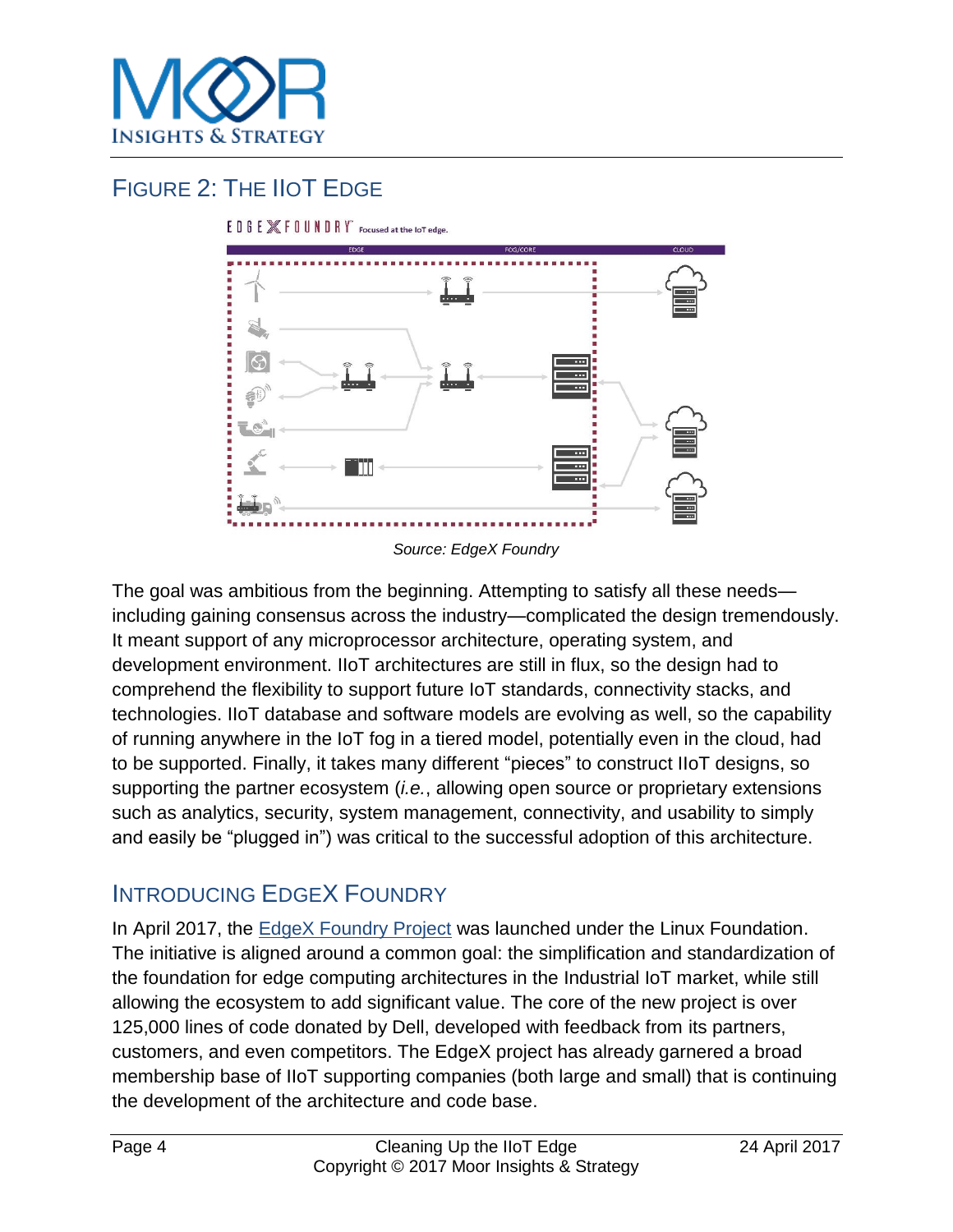

## FIGURE 3: THE EDGEX FOUNDRY PROJECT ARCHITECTURE



*Source: EdgeX Foundry*

Key tenets for the EdgeX Foundry Project include:

- Provide a flexible microservices architecture that can support the use of any combination of heterogeneous ingredients plugged into a common interoperability foundation
- Be agnostic to hardware CPU (*e.g.*, x86, ARM), OS (*e.g.*, Linux, Windows, Mac OS), and application environment (*e.g.*, Java, JavaScript, Python, Go Lang, C/C++) to support customer preferences for differentiation
- Allow services to scale up and down based on device capability and use case
- Enable support for any combination of device interfaces to normalize connectivity protocols (both existing standards and proprietary) into a common API
- Allow functionality to be distributed across multiple edge hardware nodes (Figure 4) or across processors within a given node
- Enable reference microservices (*e.g.*, northbound message bus, rules engine, database) to be quickly replaced with a preferred open source or proprietary alternative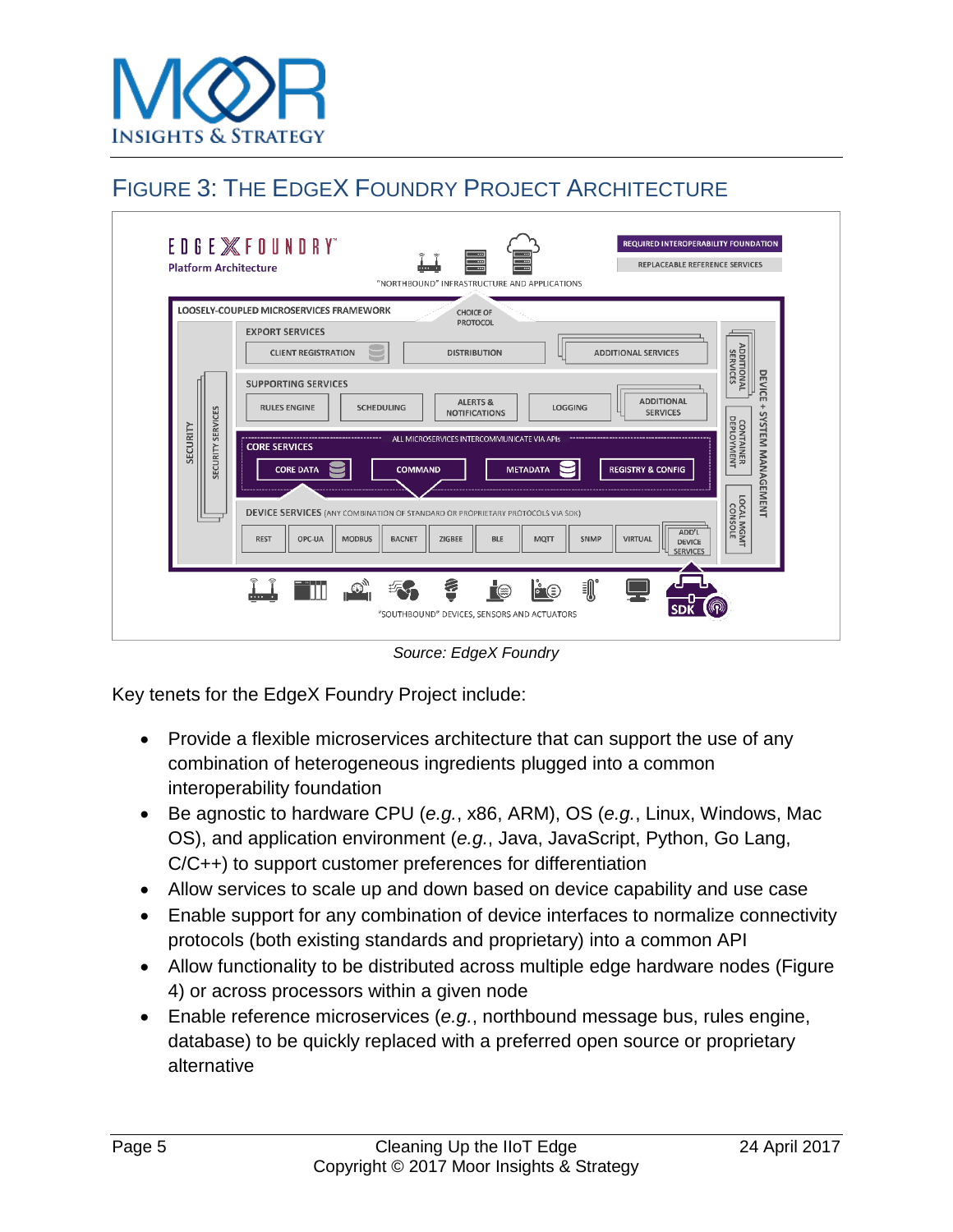

- Support best-in-class industrial-grade security, manageability, performance, and reliability while still maintaining extensibility
- Support drop-in replacements of microservices or entire subsections with more performant versions without requiring architectural changes (*e.g.*, enabling a developer to replace a Java-based microservice with one written in Go Lang while not having to replace the entire solution)
- Allow for additional community improvements that enable performance metrics (*e.g.*, to support hard real-time operation)

The EdgeX Foundry code base is intended to provide a full edge software platform (reference design) comprised of an interoperability foundation (required set of core microservices) plus a set of optional reference microservices. This architecture allows designers the option of implementing the core platform "as is" or the ability to replace the optional reference services with preferred alternatives or services that provide specific value for their solution.

At a high level, the **required** interoperability foundation is comprised of the following elements:

- **Core Services**: A collection of microservices that ensures interoperability between Device Services and surrounding services through common APIs
- **Device Service SDK**: Defines common means to create interoperable application-level device interfaces using preferred connectivity protocols (both existing and new open standards as well as proprietary)
- **Deployment Framework**: Establishes the rules for how services are deployed (*e.g.*, Docker, Snaps, VMs) and intercommunicate (*e.g.*, REST, MQTT)
- **System Management and Security Reference Implementation**: Establishes APIs and reference implementation for system management and security as a foundation for community-developed value add

Key to the EdgeX Foundry Project is a planned certification program to be hosted by the Linux Foundation. While anyone can take the Apache 2.0-licensed code base and create their own instantiation of a full edge platform or value-added microservice, the power in EdgeX Foundry is overall system compatibility. Certification and logo usage will be maintained by the EdgeX Foundry Project. To use the EdgeX trademark, vendors must have the Project certify any commercial value-add they build with the core framework to validate that the core APIs were followed. This certification will provide customers and partners the assurance that they are interoperable with other providers and that they have an open, secure, and trusted foundation at the core of their solution.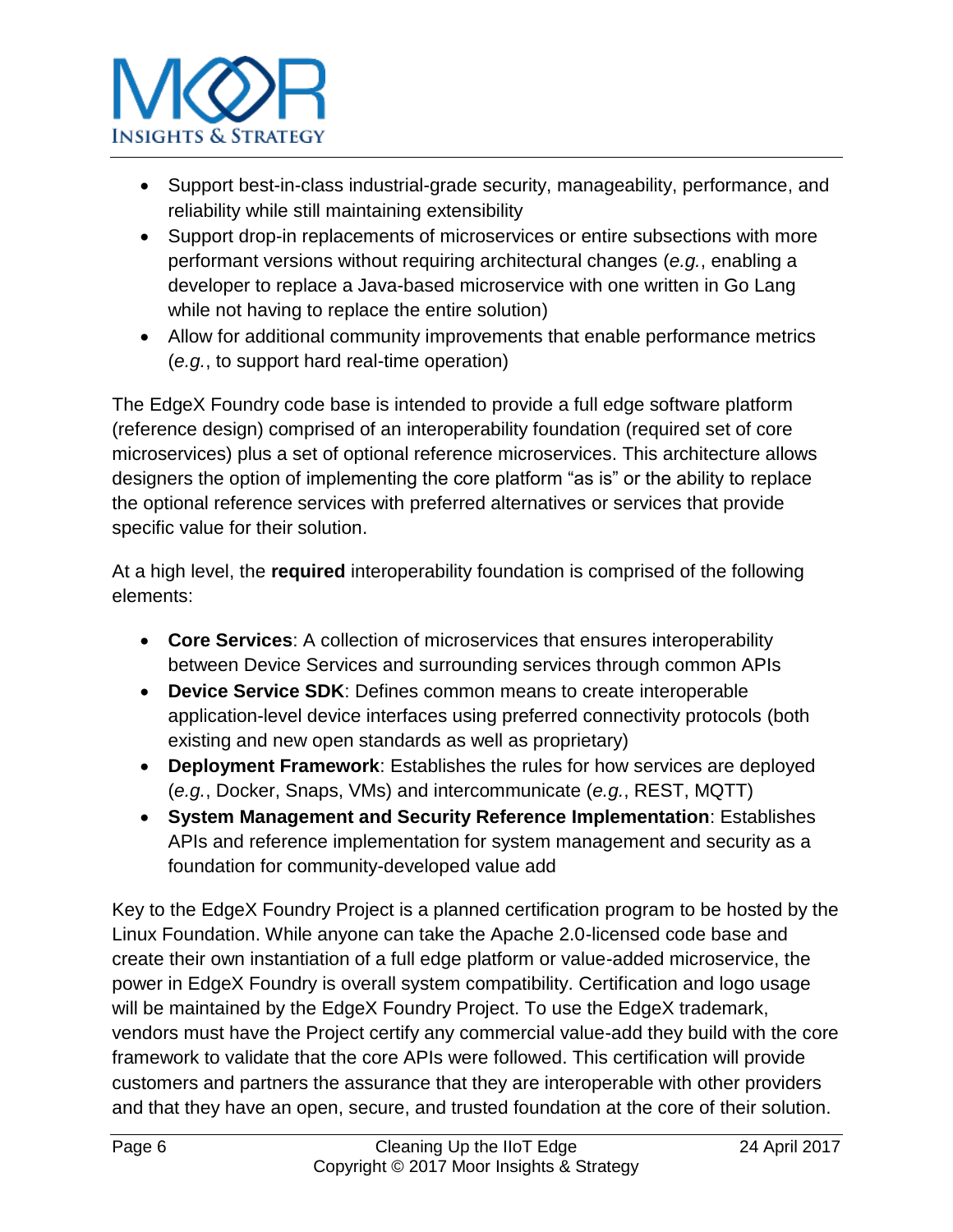

#### FIGURE 4: TIERED DEPLOYMENT OF EDGEX FOUNDRY



EDGE XFOUNDRY enabling tiered IoT deployments with many types of edge devices.

*Source: EdgeX Foundry*

MI&S believes the required EdgeX platform foundation provides key benefits to the IoT ecosystem:

- 1. Vendors of all sizes and types can still design and sell differentiated products focused on their intellectual property and simply "plug-in" to the existing framework
- 2. IIoT customers can safely mix and match plug-compatible vendors based on the exact needs of their system designs

## WHAT'S IN IT FOR THE EDGEX FOUNDRY PROJECT MEMBERS?

As shown by the [initial member list,](http://www.edgexfoundry.com/about/members/) MI&S believes there is strong incentive for vendors to join and / or provide compatibility with the EdgeX architecture.

## *VALUE-ADDED SOFTWARE / IOT PLATFORM VENDORS*

The discussion of IoT platforms is often the most difficult one for real-world IIoT solution implementations. While many individual open source IoT-enabling software components already exist, there is no fully integrated, highly extensible open source platform foundation for edge and fog computing. Given the wide number of both standard and custom protocols and connectivity methods, the market is rife with implementations that are highly customized, not allowing vendors or enterprises to gain the benefit of scale.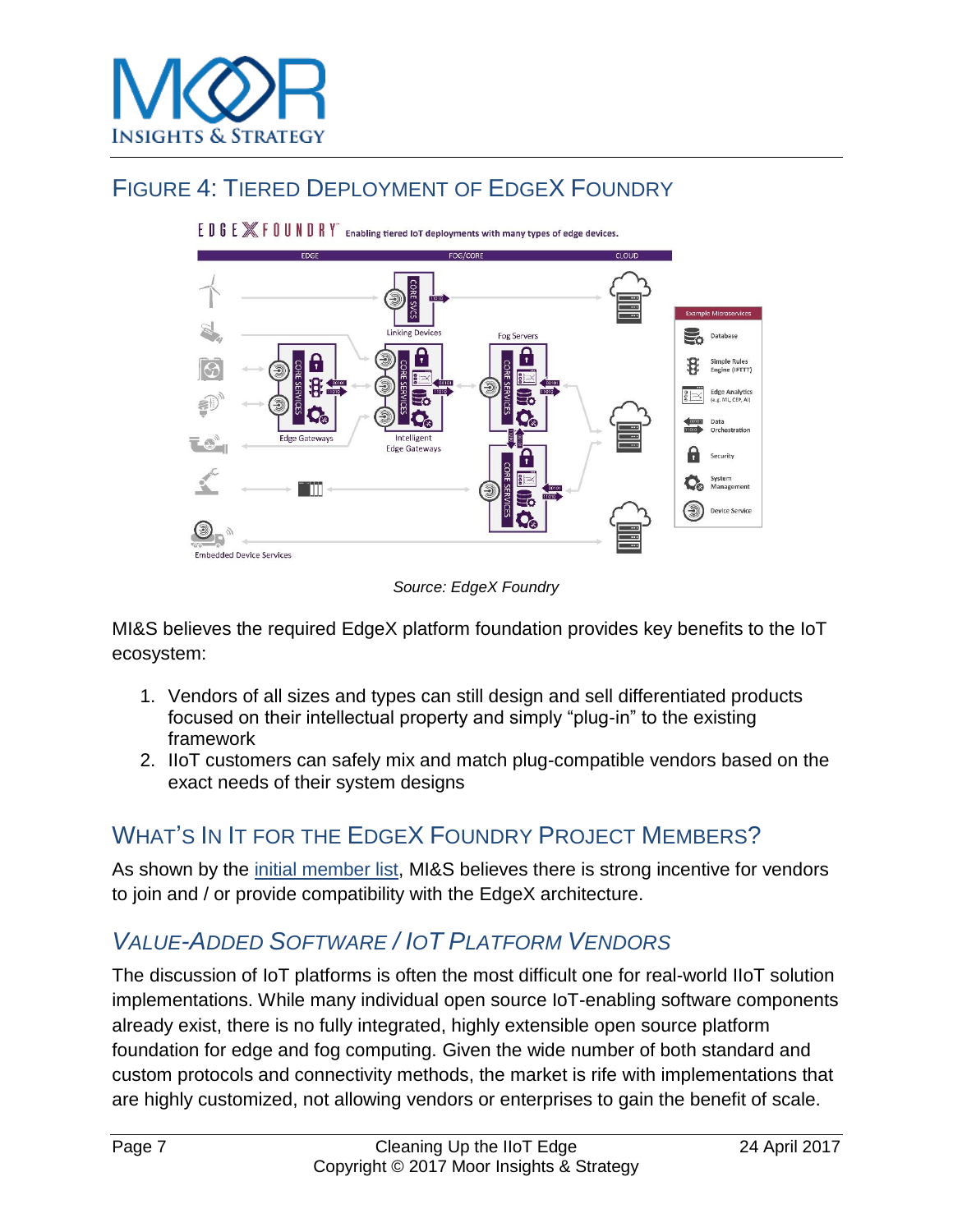# **INSIGHTS & STRATEGY**

Commercial companies like ClearBlade, Foghorn, and SAP have developed complete end-to-end IIoT solutions, but there is a need for an industry-wide open source framework that drives interoperability. The EdgeX Foundry platform framework provides a single core structure, allowing IoT software vendors to focus on differentiated applications and services, rather than reinvention, often in factors outside their area of expertise. Further, the EdgeX project has already spawned new companies with complementary offerings. IOTech, for example, is a vendor-neutral Operational Technology (OT) specialist provider committed to contributing to the baseline open source framework while offering commercially supported subscriptions that adhere to the foundational architecture.

## *SECURITY PROVIDERS*

Holistic security, from edge devices to gateways to cloud, is one of the most critical aspects of IIoT systems. Since the beginning of conversations surrounding IoT, the need to secure the entire system has been the beneficiary of a tremendous amount of discussion. Many of the current organizations, including the Industrial Internet Consortium have not only focused on security but also recommended frameworks. Key to the EdgeX Foundry and participating security vendors such as ForgeRock and Mocana is that the EdgeX platform provides a consistent baseline to implement security that ensures the safety and reliability of systems. The platform implements a holistic security model as part of its core framework, embedding the comprehension of security from the beginning of the design while also allowing vendors to provide value via plugins. MI&S believes this forced comprehension of a security solution provides EdgeX Foundry users with a safer, more secure design.

## *SILICON, HARDWARE, & OPERATING SYSTEM (OS) VENDORS*

Silicon, hardware, and OS vendors such as AMD, Analog Devices, Canonical, Dell, and Opto22 will be better able to:

- Provide solutions that focus on their specific value and differentiation rather than having to comprehend areas outside of their expertise or control
- Standardize on an abstraction via open source software, reducing their design costs and increasing scale
- Plug into a ready-made partner ecosystem already providing analytics-driven value and a robust security and management foundation that also creates pull for their own related assets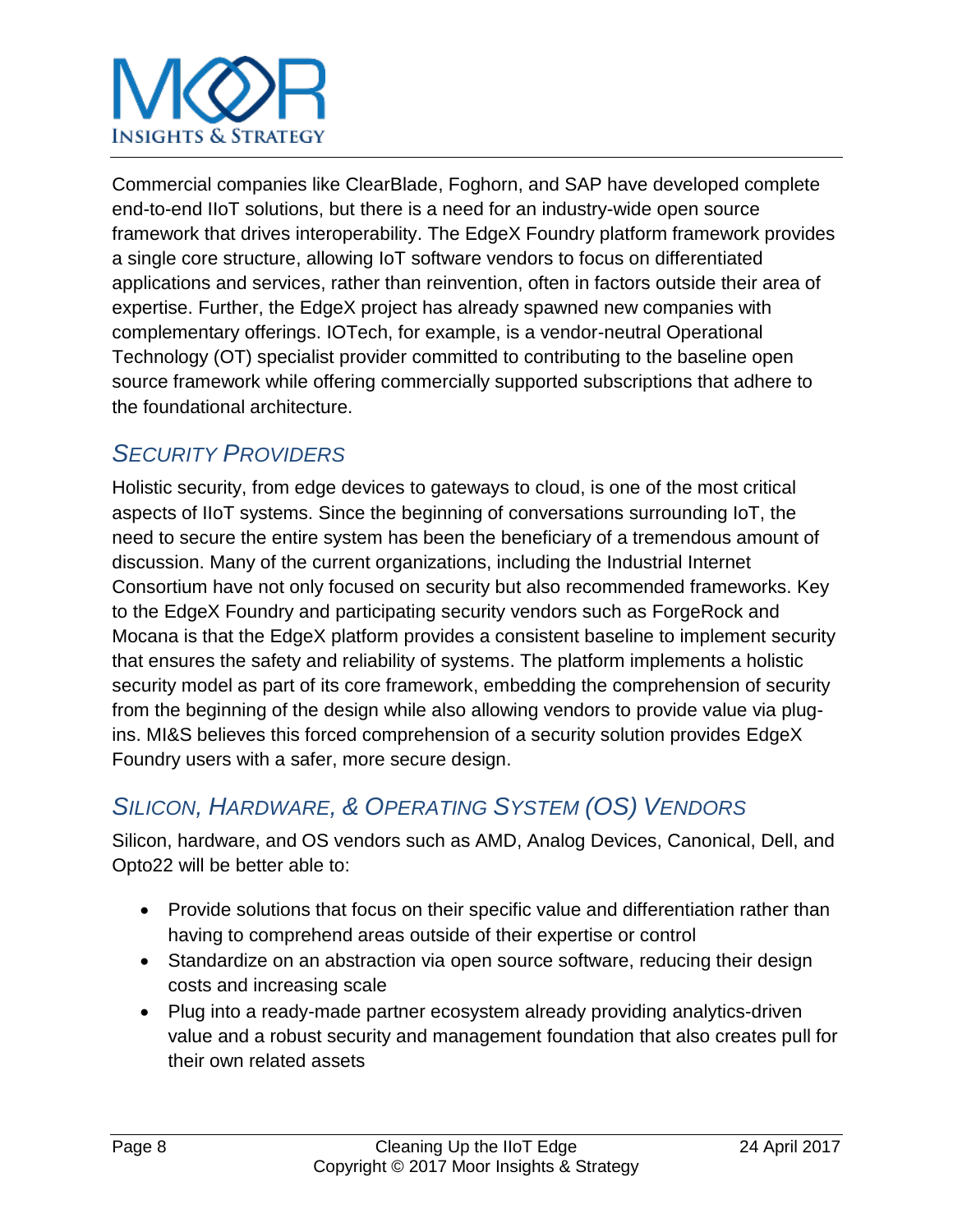

#### *SERVICES PROVIDERS*

System integrators (SIs) such as Mobiliya already provide services to stitch together the fabric of IIoT solutions. By being able to choose from a broad ecosystem of EdgeXcertified plug-and-play devices, SIs will be able to help customers implement IIoT solutions and integrate them into their OT and IT systems faster, knowing they will interoperate securely.

## WHAT'S IN IT FOR THE INDUSTRY?

MI&S believes the IIoT industry will benefit greatly from implementation of the open, vendor-neutral EdgeX Foundry platform architecture. Currently, designs require significant customization and offer no guarantee of re-use moving forward. The EdgeX Foundry Project will allow enterprise IoT applications to choose from many best-in-class software, hardware, and services providers based on their specific needs. The open source architecture will allow operations customers the ability to:

- Standardize on a single overall interoperability foundation across the edge of the IoT solution stack, reducing support costs and increasing security through a predictable baseline
- Remove risk and fear associated with potentially making the wrong choice and being locked into a single solution or tool chain
- Choose from a wide range of vendors and system integrators based on their specific needs, knowing that the overall system will function. This simplified build vs. buy analysis allows them to focus on true value.
- Know the architecture will scale based on both current and future needs of their systems

## CALL TO ACTION

The Industrial Internet of Things encompasses a vast array of different use cases and market places. Moor Insights & Strategy believes one of the key factors holding back designs in the enterprise is the perception that there are too many choices to safely and easily implement an IIoT system that will provide a return on investment in a reasonable timeframe.

MI&S believes the EdgeX Foundry Project fundamentally changes the dynamics of the market. For operations customers, it provides an architectural framework based on open source tools enabling best-in-breed vendors, both large and small, to implement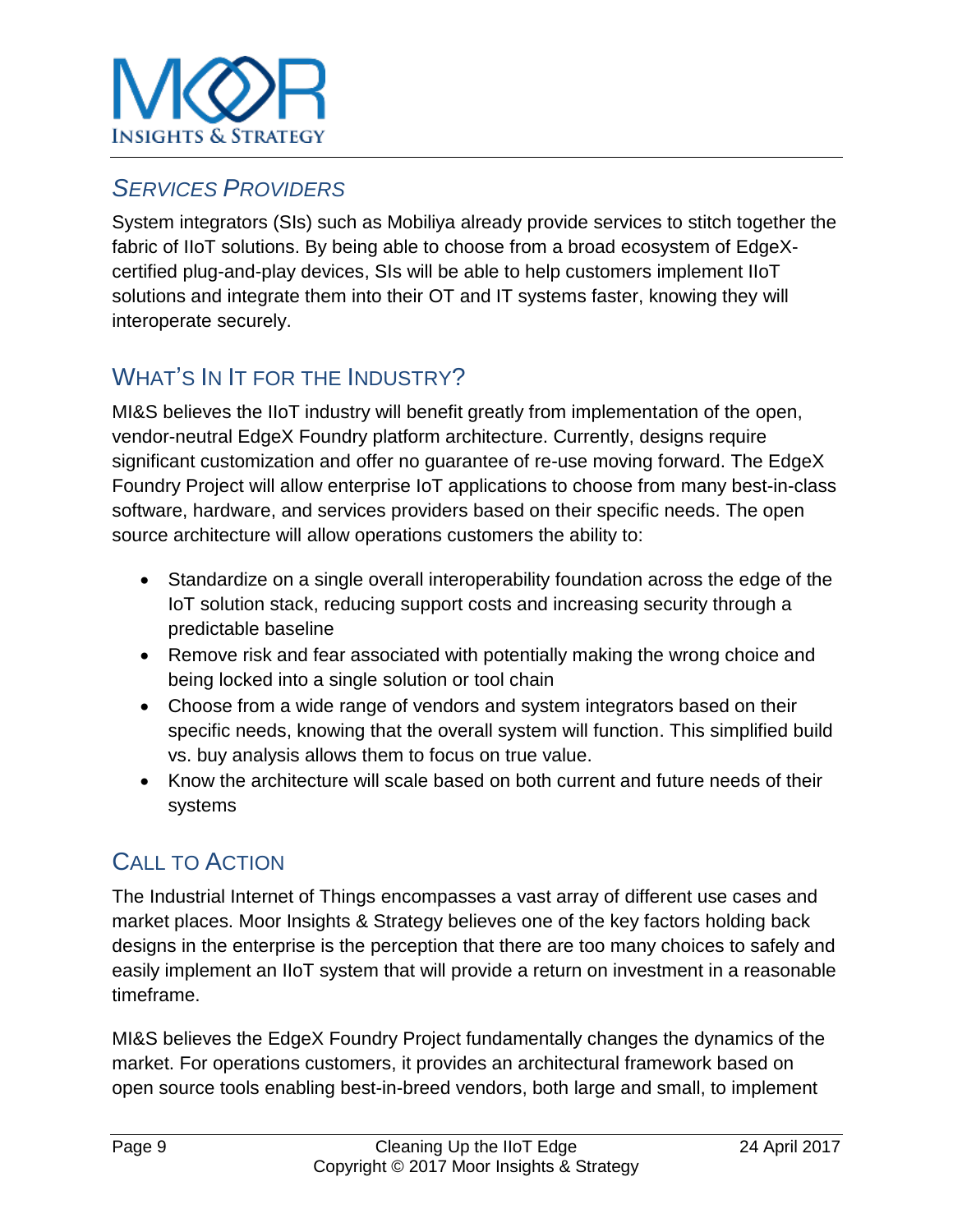

plug and play solutions that are highly tailored for their application—with security built in. For vendors, it simplifies their focus to do what they do best: simplifying connectivity without reinventing standards and allowing them to plug into the system simply and easily, minimizing customization for every design. For the IIoT marketplace, MI&S recommends that both vendors of IIoT solutions, including hardware, software, and devices, as well as those implementing industrial applications, look to the EdgeX Foundry Project within the Linux Foundation as a source of compatibility solutions for their future implementations.